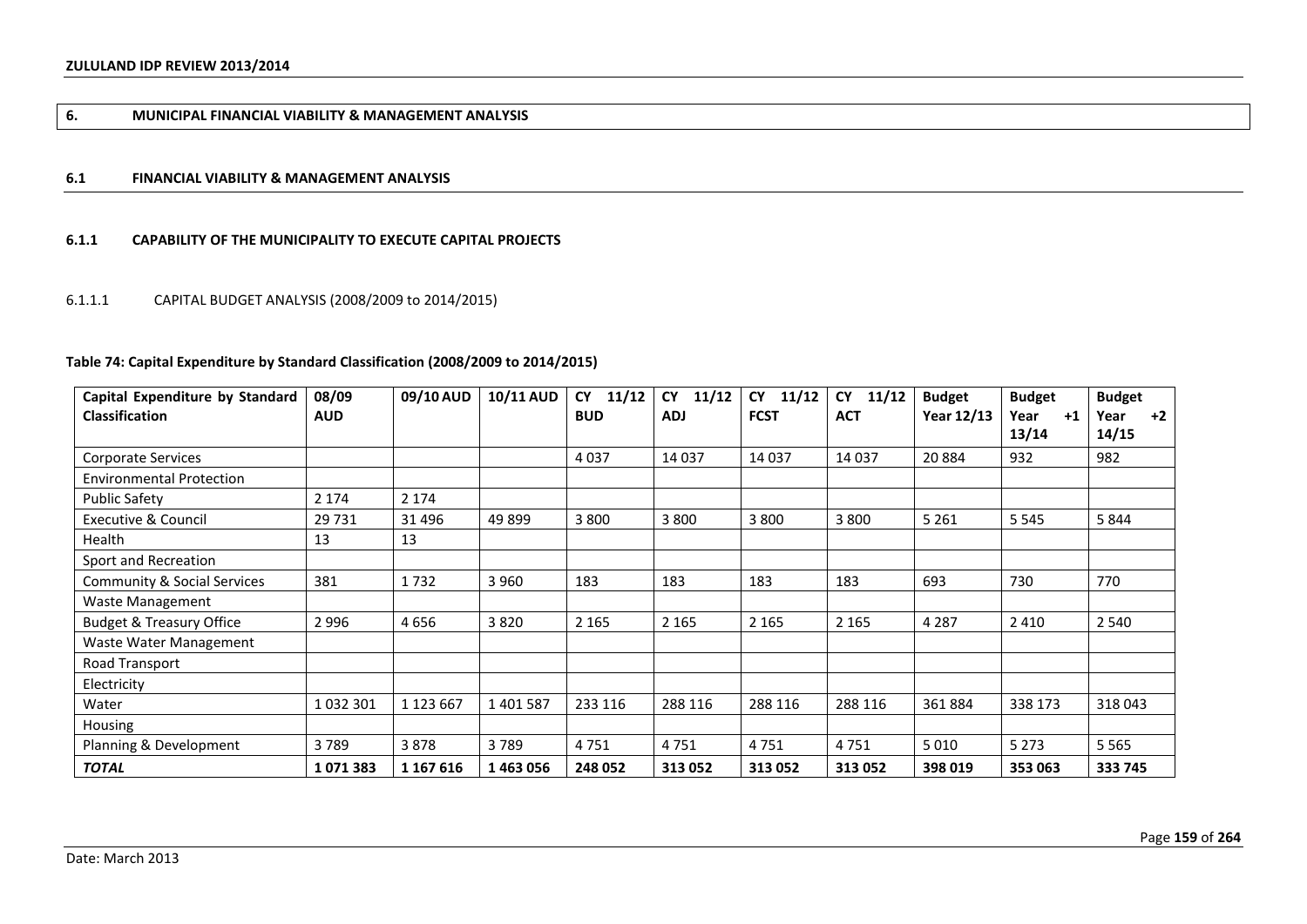From the above table, and the graph overleaf, it is evident that the bulk of all capital expenditure is to address the backlogs in water provision. However, it is also noted that there has been a significant drop in budget provision for this, following the 3-year period from 2008/2009 to 2010/2011.

|                             | 5000000 |            |            | Capital expenditure by Standard Classification |            |            |             |            |               |                    |                    |
|-----------------------------|---------|------------|------------|------------------------------------------------|------------|------------|-------------|------------|---------------|--------------------|--------------------|
|                             | 4500000 |            |            |                                                |            |            |             |            |               |                    |                    |
|                             | 4000000 |            |            |                                                |            |            |             |            |               |                    |                    |
|                             | 3500000 |            |            |                                                |            |            |             |            |               |                    |                    |
|                             | 3000000 |            |            |                                                |            |            |             |            |               |                    |                    |
|                             |         |            |            |                                                |            |            |             |            |               |                    |                    |
|                             | 2500000 |            |            |                                                |            |            |             |            |               |                    |                    |
|                             | 2000000 |            |            |                                                |            |            |             |            |               |                    |                    |
| <b>Rm</b>                   | 1500000 |            |            |                                                |            |            |             |            |               |                    |                    |
|                             | 1000000 |            |            |                                                |            |            |             |            |               |                    |                    |
|                             | 500000  |            |            |                                                |            |            |             |            |               |                    |                    |
|                             | 0       |            |            |                                                |            |            |             |            |               |                    |                    |
|                             |         | 08/09      | 09/10      | 10/11                                          | CY 11/12   | CY 11/12   | CY 11/12    | CY 11/12   | <b>Budget</b> | <b>Budget</b>      | <b>Budget</b>      |
|                             |         | <b>AUD</b> | <b>AUD</b> | <b>AUD</b>                                     | <b>BUD</b> | <b>ADJ</b> | <b>FCST</b> | <b>ACT</b> | Year<br>12/13 | Year $+1$<br>13/14 | Year $+2$<br>14/15 |
| Planning & Development      |         | 3789       | 3878       | 3789                                           | 4751       | 4751       | 4751        | 4751       | 5 0 1 0       | 5 2 7 3            | 5 5 6 5            |
| <b>B</b> Housing            |         |            |            |                                                |            |            |             |            |               |                    |                    |
| ■Water                      |         | 1 032 301  | 1 123 667  | 1 401 587                                      | 233 116    | 288 116    | 288 116     | 288 116    | 361 884       | 338 173            | 318 043            |
| $\blacksquare$ Electricity  |         |            |            |                                                |            |            |             |            |               |                    |                    |
| □ Road Transport            |         |            |            |                                                |            |            |             |            |               |                    |                    |
| ■ Waste Water Management    |         |            |            |                                                |            |            |             |            |               |                    |                    |
| Budget & Treasury Office    |         | 2 9 9 6    | 4 6 5 6    | 3820                                           | 2 1 6 5    | 2 1 6 5    | 2 1 6 5     | 2 1 6 5    | 4 2 8 7       | 2410               | 2 5 4 0            |
| □ Waste Management          |         |            |            |                                                |            |            |             |            |               |                    |                    |
| Community & Social Services |         | 381        | 1 7 3 2    | 3 9 6 0                                        | 183        | 183        | 183         | 183        | 693           | 730                | 770                |
| Sport and Recreation        |         |            |            |                                                |            |            |             |            |               |                    |                    |
| $\blacksquare$ Health       |         | 13         | 13         |                                                |            |            |             |            |               |                    |                    |
| Executive & Council         |         | 29 7 31    | 31 496     | 49899                                          | 3800       | 3800       | 3800        | 3800       | 5 2 6 1       | 5 5 4 5            | 5844               |
| □ Public Safety             |         | 2 1 7 4    | 2 1 7 4    |                                                |            |            |             |            |               |                    |                    |
| □ Environmental Protection  |         |            |            |                                                |            |            |             |            |               |                    |                    |
| Corporate Services          |         |            |            |                                                | 4 0 3 7    | 14 037     | 14 037      | 14 037     | 20884         | 932                | 982                |

**Table 75: Capital Expenditure by Standard Classification (2008/2009 to 2014/2015)**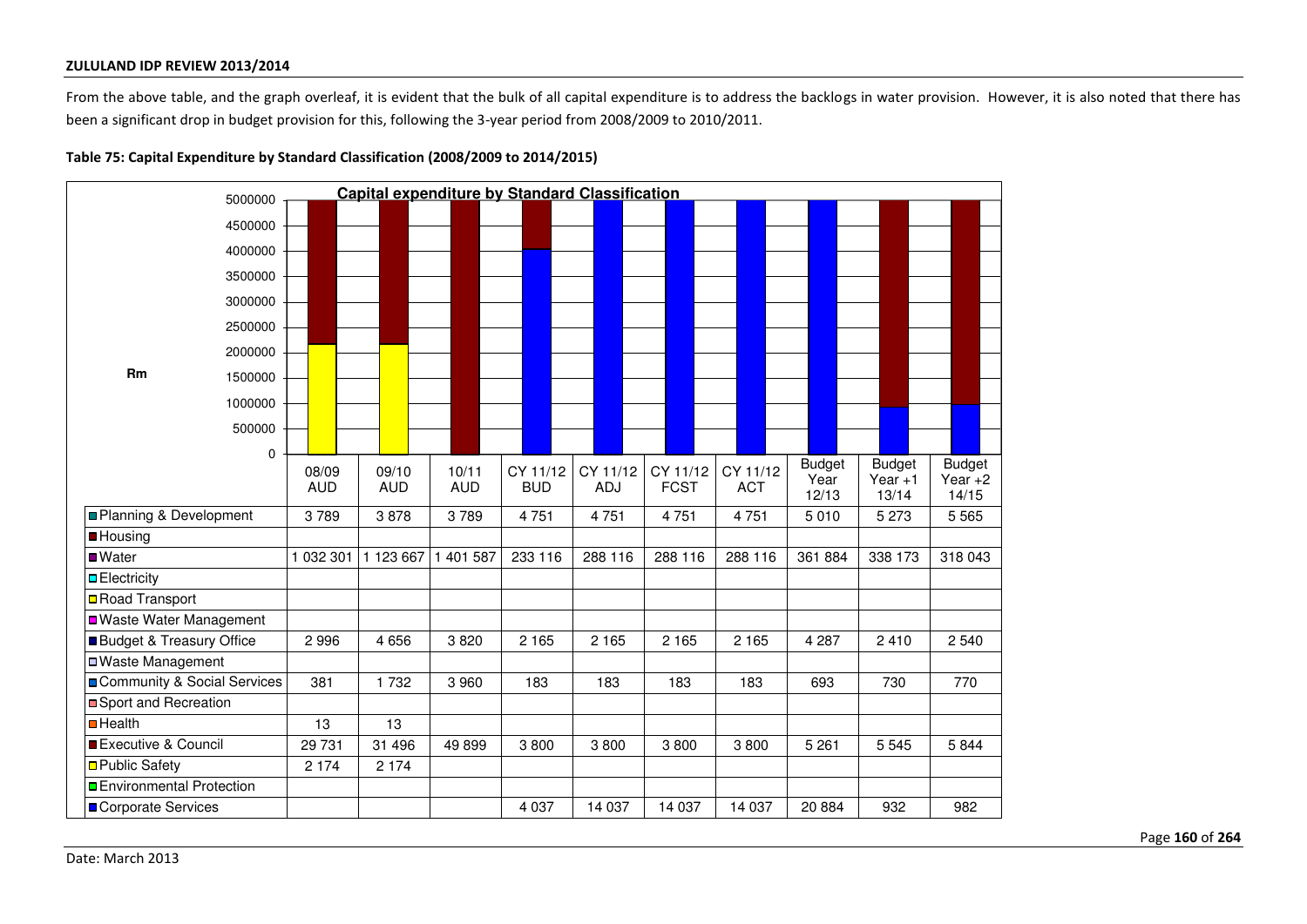# 6.1.1.2 OPERATIONAL BUDGET ANALYSIS (2008/2009 TO 2014/2015)

# **Table 76: Revenue by Major Source (2008/2009 to 2014/2015)**

| <b>Revenue by Major Source</b>         | 08/09      | 09/10      | 10/11      | CY 11/12   | CY 11/12   | CY 11/12    | CY 11/12   | <b>Budget</b> | <b>Budget</b> | <b>Budget</b> |
|----------------------------------------|------------|------------|------------|------------|------------|-------------|------------|---------------|---------------|---------------|
|                                        | <b>AUD</b> | <b>AUD</b> | <b>AUD</b> | <b>BUD</b> | <b>ADJ</b> | <b>FCST</b> | <b>ACT</b> | Year          | Year +1       | Year $+2$     |
|                                        |            |            |            |            |            |             |            | 12/13         | 13/14         | 14/15         |
| Dividends received                     |            |            |            |            |            |             |            |               |               |               |
| Agency services                        |            |            |            |            |            |             |            |               |               |               |
| Contributions                          | 70         |            |            |            |            |             |            |               |               |               |
| Contributed assets                     |            |            |            |            |            |             |            |               |               |               |
| Licences and permits                   |            |            |            |            |            |             |            |               |               |               |
| Gains on disposal of PPE               | 61         |            | 23         |            |            |             |            |               |               |               |
| Service charges - sanitation revenue   | 5 2 0 4    |            | 7447       | 4796       | 4796       | 4796        | 4796       | 7820          |               |               |
| Interest earned - outstanding debtors  | 272        |            | 574        |            |            |             |            |               |               |               |
| Service charges - other                |            | 17 692     |            |            |            |             |            |               |               |               |
| Rental of facilities and equipment     | 83         |            | 84         |            |            |             |            |               |               |               |
| Service charges - refuse               |            |            |            |            |            |             |            | 392           |               |               |
| Other revenue                          | 461        | 2 7 9 2    | 1411       | 48 803     | 60 053     | 60 053      | 60 053     | 81 540        | 65 032        | 65 091        |
| Fines                                  |            |            |            |            |            |             |            |               |               |               |
| Interest earned - external investments | 21 195     | 9 3 5 1    | 12 3 17    | 12 0 67    | 12 067     | 12 067      | 12 067     | 12 5 67       | 13 246        | 13 961        |
| Transfers recognised                   | 350 874    | 193 327    | 418 603    | 238 063    | 252 063    | 252 063     | 252 063    | 271 333       | 290 097       | 311448        |
| Service charges - water revenue        | 18 3 22    |            | 16 239     | 15 105     | 15 105     | 15 105      | 15 105     | 24 9 52       |               |               |
| Transfers recognised - capital         |            | 216 688    | 195 741    | 248 052    | 293 788    | 293 788     | 293 788    | 378 363       | 338 670       | 318 575       |
| Service charges - electricity revenue  |            |            |            |            |            |             |            |               |               |               |
| Property rates                         |            |            |            |            |            |             |            |               |               |               |
| <b>TOTAL</b>                           | 396 472    | 439 851    | 652 439    | 566886     | 637872     | 637872      | 637 872    | 776966        | 707 045       | 709 075       |

As evident from the above table, and the graph overleaf, the bulk of Municipal Revenue is via Transfers, whilst virtually no income is derived from rates of service charges.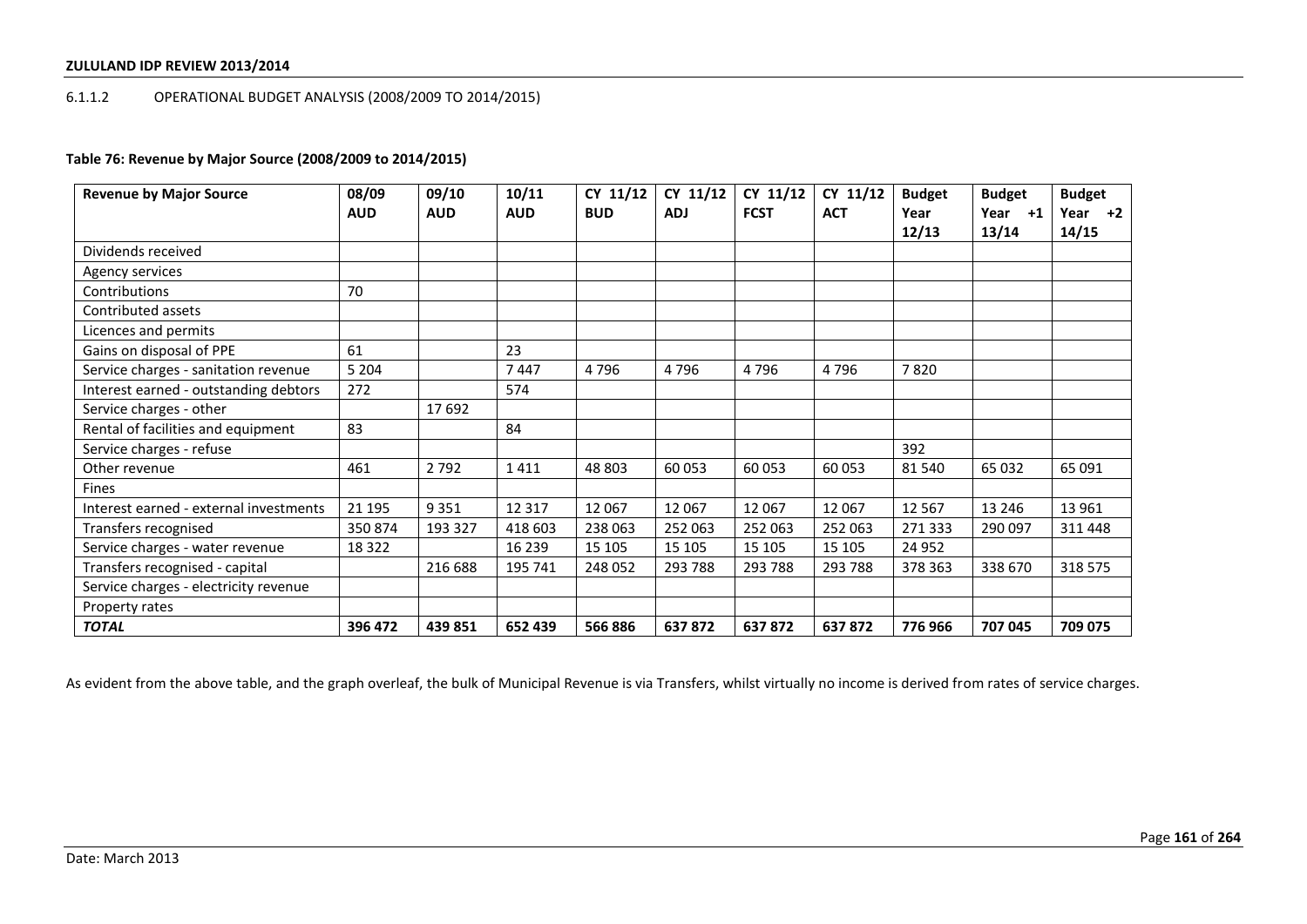

**Figure 35: Revenue by Major Source (2008/2009 to 2014/2015)**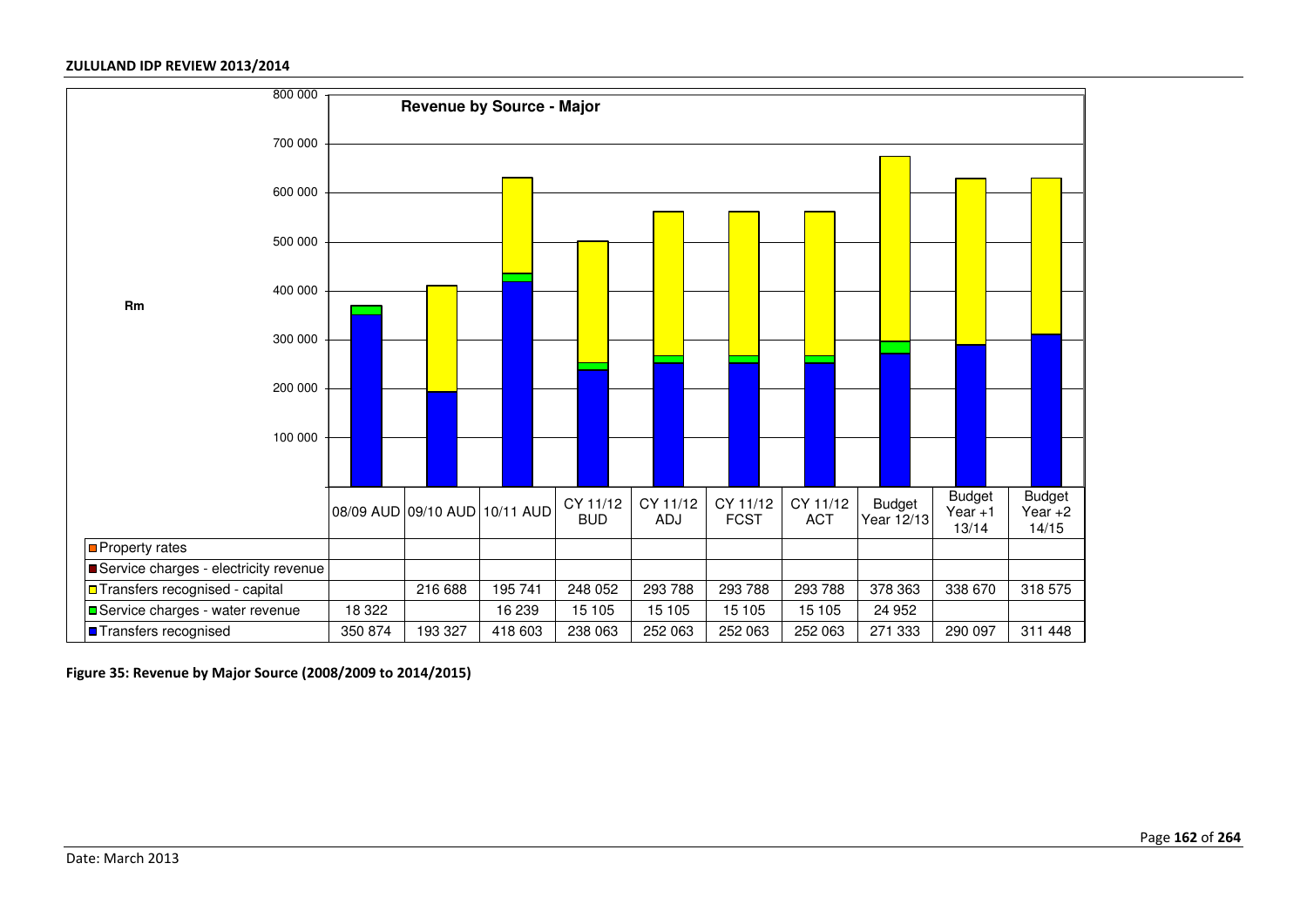| <b>Operating Expenditure by Major &amp; Minor Type</b> |         |         |         |         |         |         |         |         |         |         |
|--------------------------------------------------------|---------|---------|---------|---------|---------|---------|---------|---------|---------|---------|
| Other materials                                        |         |         |         |         |         |         |         |         |         |         |
| Loss on disposal of PPE                                |         |         |         |         |         |         |         |         |         |         |
| Remuneration of councillors                            | 4934    | 5039    | 4792    | 5 4 6 7 | 5717    | 5717    | 5717    | 5939    | 6479    | 7069    |
| Grants and subsidies                                   | 813     | 845     | 900     | 1081    | 1081    | 1081    | 1081    | 1 1 5 2 | 490     | 490     |
| Debt impairment                                        |         |         | 14 996  | 3 0 5 5 | 3055    | 3055    | 3055    | 3 2 2 6 | 4071    | 4 4 4 1 |
| Contracted services                                    |         |         | 4 3 4 4 | 10759   | 10 759  | 10759   | 10759   | 13757   | 14 500  | 15 2 83 |
| Finance charges                                        | 833     | 697     | 618     | 310     | 310     | 310     | 310     | 50      | 53      | 56      |
| Depreciation & asset impairment                        | 30029   | 31979   | 31 574  | 33 108  | 33 108  | 33 108  | 33 108  | 31574   |         |         |
| Other expenditure                                      | 145 930 | 160 762 | 145 883 | 89 5 88 | 112 088 | 112 088 | 112088  | 112 317 | 104 451 | 108 059 |
| <b>Bulk purchases</b>                                  | 25 188  | 35 064  | 39 166  | 49 9 29 | 52 4 29 | 52 4 29 | 52 429  | 71 789  | 75 665  | 79 751  |
| Employee related costs                                 | 59 638  | 74 960  | 84 261  | 85 304  | 85 304  | 85 304  | 85 304  | 98 499  | 105 432 | 115 027 |
| <b>TOTAL</b>                                           | 267 365 | 309 346 | 326 534 | 278 602 | 303 852 | 303 852 | 303 852 | 338 301 | 311 141 | 330 175 |

# **Table 77: Operating Expenditure by Major & Minor Type (2008/2009 to 2014/2015)**

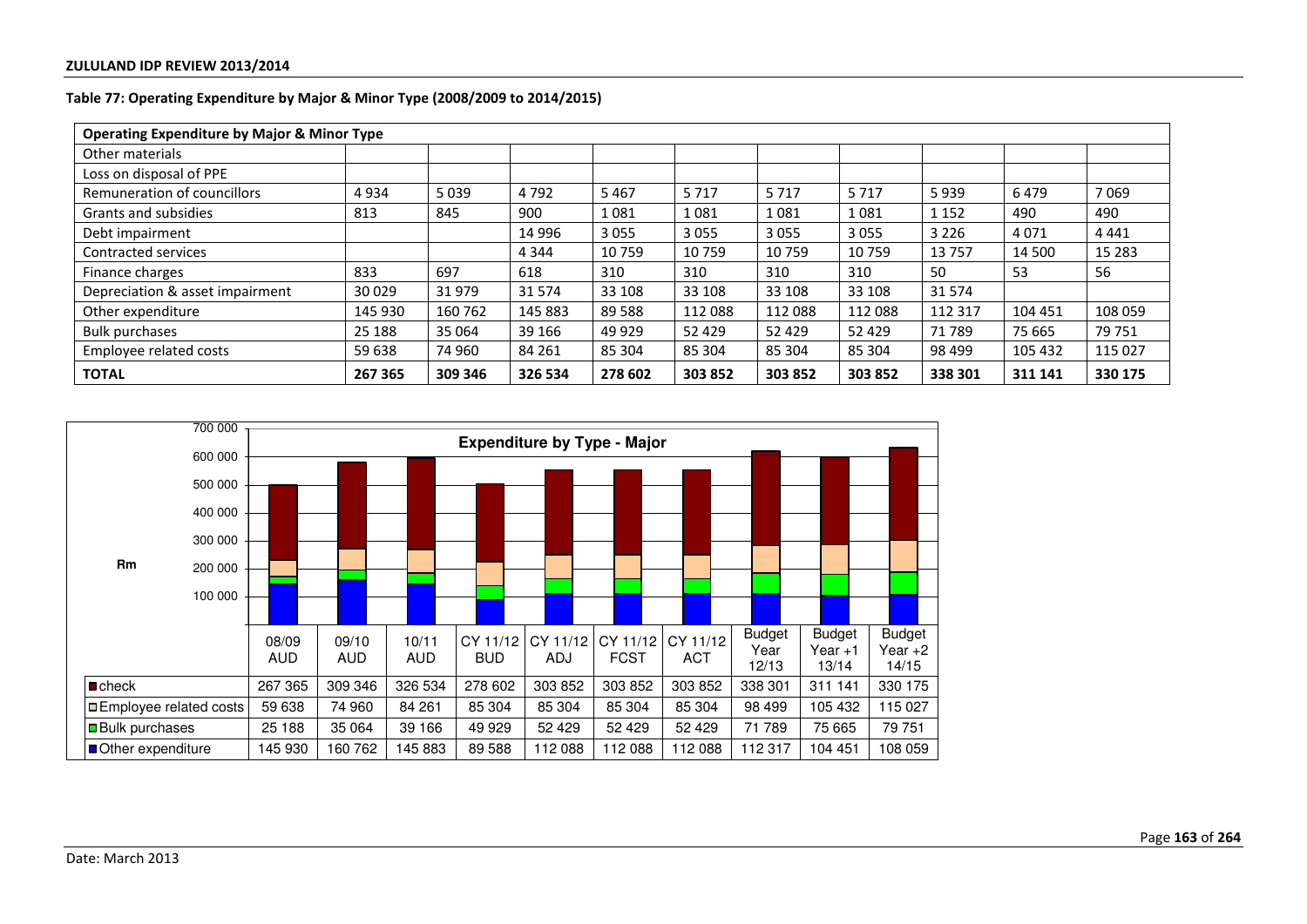### **Figure 36: Operating Expenditure - Major (2008/2009 to 2014/2015)**



### **Figure 37: Operating Expenditure - Minor (2008/2009 to 2014/2015)**

In terms of Major Operating Expenditure, there has been a steady increase in both bulk purchases and Employee related costs.

In terms of Minor Operating Expenditure, there has been a steady increase in contracted services and remuneration of councillors.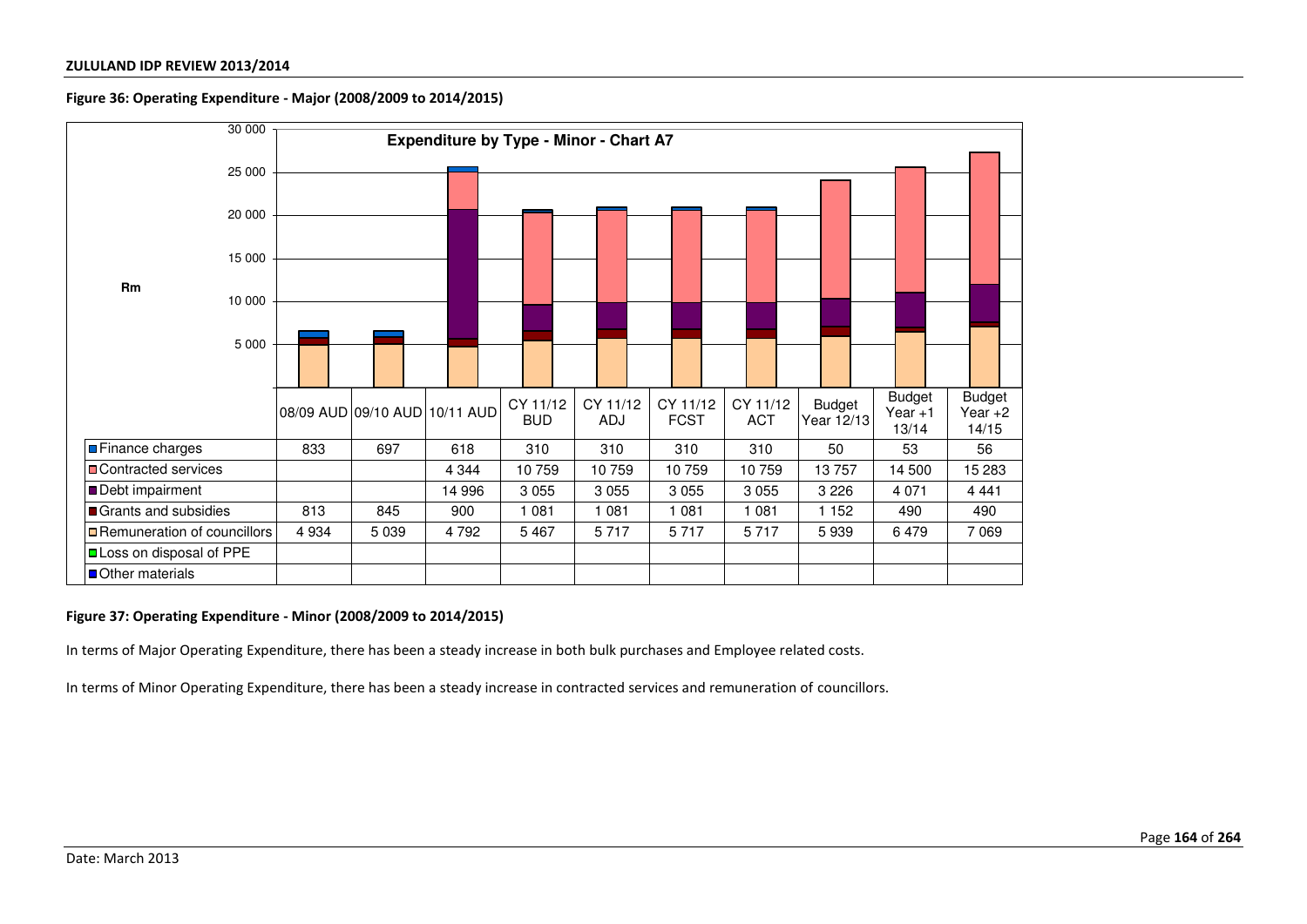## **6.1.2 INDIGENT SUPPORT (INCLUDING FREE BASIC SERVICES)**

The definition of a poor household relates to income poverty, or the lack of sufficient income to satisfy basic and essential needs such as food, clothing, energy and shelter. The **ZDM Indigent Policy** is in line with this definition which also takes into consideration the total monthly household income.

Like many other Districts, the majority of the population in the Zululand District Municipality is indigent (approximately 80%) and that means a small revenue base. Therefore a significant portion of the budget goes towards infrastructure development with very little revenue generated.

National Government Policy derives its standard for free basic water supply from that of the World Health Organisation (25l/p/p/day) which is regarded as sufficient to promote healthy living. The ZDM has an average household rate of 8 persons, meaning that the standard is equal to 6 kilolitres per household per month.

*Budget figures for indigent support to be provided in the Final IDP Review*.

# **6.1.3 REVENUE ENHANCEMENT AND PROTECTION STRATEGIES**

The following are noted hereunder:

- Revision of implementation of a credit control policy
- Strengthening the Customer Services Centre
- Customer education
- All water and sewerage debtors are to be followed up and collected in terms of the credit control policy. It is imperative to collect debtors so as to be able to undertake service delivery. Writing off bad debts will be dealt with in the delegated powers.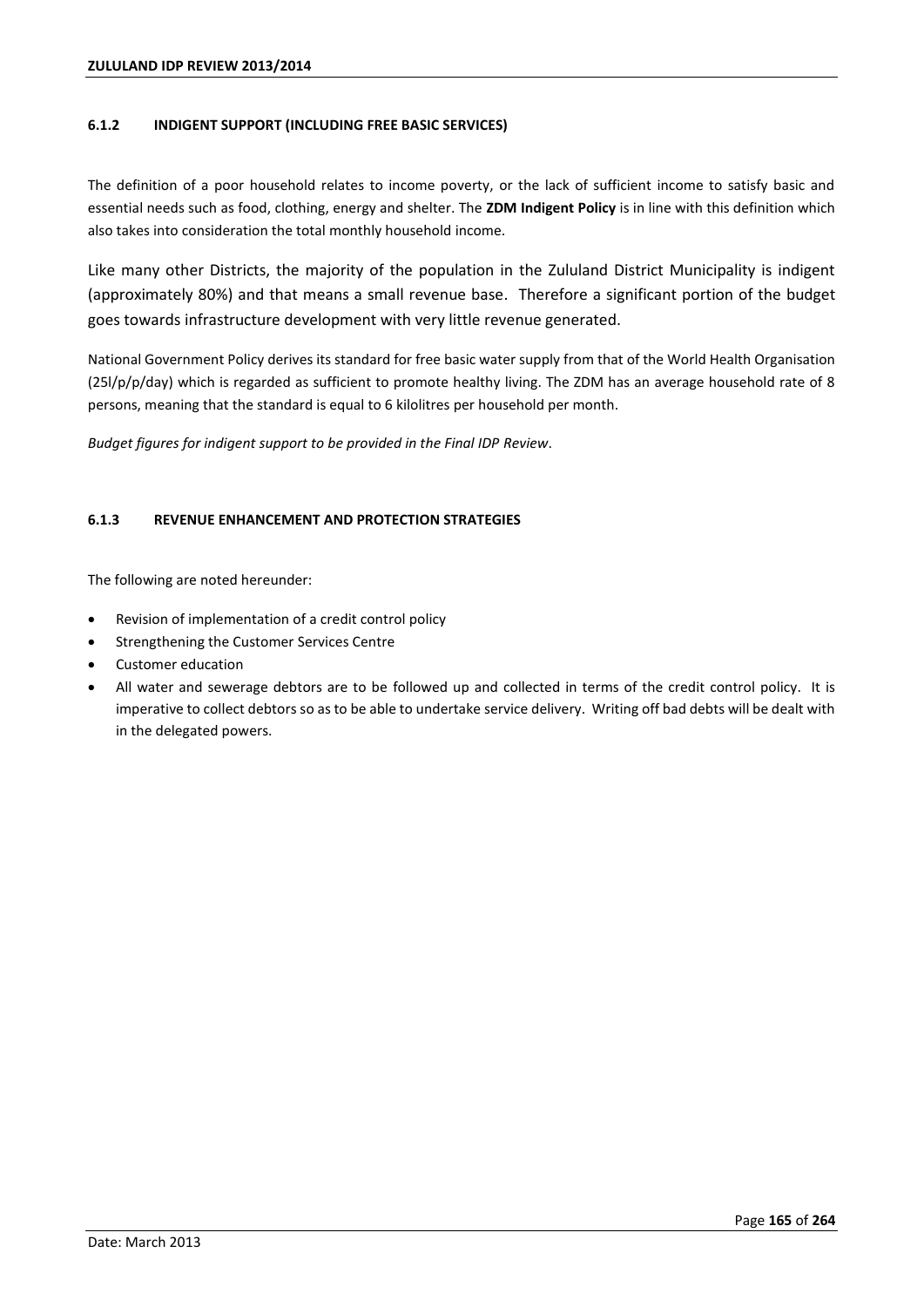### **6.1.4 MUNICIPAL CONSUMER DEBT POSITION**

The nature and extent of poverty in the district is negatively affecting the ability of the majority of our residents to pay for the services rendered. As a result, the value of outstanding debtors is increasing.

To reduce this outstanding balance, council has resorted to the strict implementation of the credit control and debt collection policy by installing controlled flow meters for the indigent consumers and the restriction of water supply for the non-indigent consumers.

The Municipality's Consumer and Other Debts are reflected in the table below:

### **Table 78: Municipal Assets (including Debts)**

| Description                              | 2008/9             | 5000000033000<br>2010/11<br>2009/10 |                       |                    |                    | Current Year 2011/12         |                          | 2012/13 Medium Term Revenue & Expenditure<br>Framework |                                   |                                   |
|------------------------------------------|--------------------|-------------------------------------|-----------------------|--------------------|--------------------|------------------------------|--------------------------|--------------------------------------------------------|-----------------------------------|-----------------------------------|
| R thousand                               | Audited<br>Outcome | Audited<br>Outcome                  | Audited<br>Outcome    | Original<br>Budget | Adjusted<br>Budget | <b>Full Year</b><br>Forecast | Pre-audit<br>outcome     | <b>Budget Year</b><br>2012/13                          | <b>Budget Year</b><br>$+12013/14$ | <b>Budget Year</b><br>$+22014/15$ |
| <b>ASSETS</b>                            |                    |                                     |                       |                    |                    |                              |                          |                                                        |                                   |                                   |
| <b>Current assets</b>                    |                    |                                     |                       |                    |                    |                              |                          |                                                        |                                   |                                   |
| Cash                                     | 77663              | 148 170                             |                       |                    |                    |                              |                          |                                                        |                                   |                                   |
| Call investment deposits                 | $\sim$             | $\equiv$                            | accomplishe<br>175008 | $-$                | $\frac{1}{2}$      | $\overline{\phantom{0}}$     | $\overline{\phantom{a}}$ | -                                                      | $\equiv$                          | $\rightarrow$                     |
| Consumer debtors                         | 3633               | 6288                                | 3973                  | 3 1 2 3            | 3123               | 3123                         | 3 1 2 3                  | 6766                                                   | Ξ                                 | $\frac{1}{2}$                     |
| Otherdebtors                             | 4565               | 9566                                | 3287                  |                    |                    |                              |                          |                                                        |                                   |                                   |
| Current portion of long-term receivables | 41878              | 41                                  | 22004                 |                    |                    |                              |                          |                                                        |                                   |                                   |
| <b>Inventory</b>                         | 904                | 3993                                | 1870                  |                    |                    |                              |                          |                                                        |                                   |                                   |
| <b>Total current assets</b>              | 128 643            | 168 058                             | 206 147               | 3 1 2 3            | 3123               | 3123                         | 3 1 2 3                  | 6766                                                   | w.                                | 2                                 |

In 2012/2013 the Municipal Budget made provision for R6,766,000 consumer debt. This amounted to a year-on-year increase of 216% increase.

k.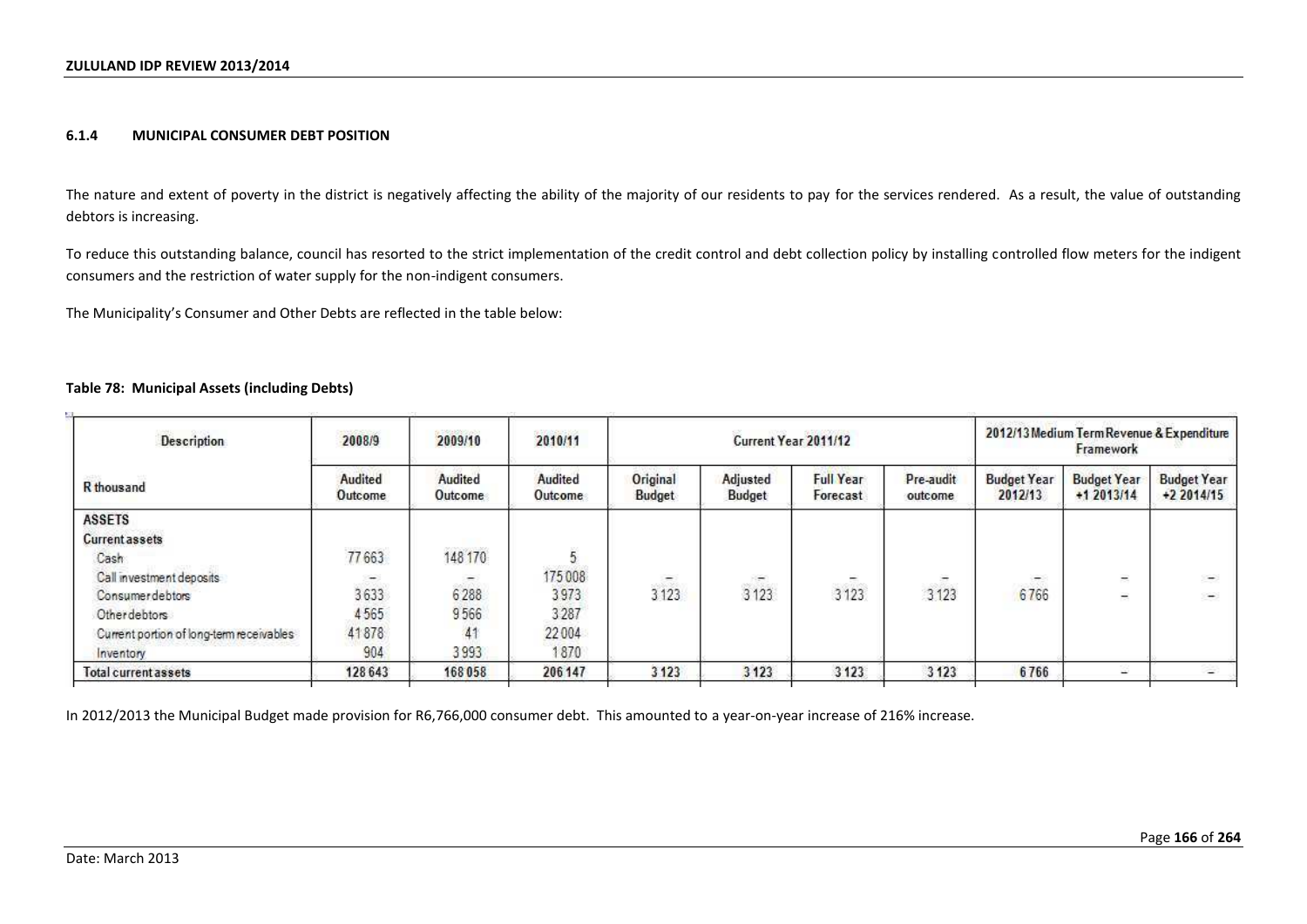## **6.1.5 GRANTS & SUBSIDIES**

The table below gives an indication of Transfer and Grants Receipts:

# **Table 79: Transfer and Grants Receipts**

| <b>Description</b>                                          | 2008/9                    | 2009/10                  | 2010/11                   | Current Year 2011/12     |                        |                           | Framework                | 2012/13 Medium Term Revenue & Expenditure |                           |
|-------------------------------------------------------------|---------------------------|--------------------------|---------------------------|--------------------------|------------------------|---------------------------|--------------------------|-------------------------------------------|---------------------------|
| R thousand                                                  | <b>Audited</b><br>Outcome | Audited<br>Outcome       | <b>Audited</b><br>Outcome | <b>Original Budget</b>   | <b>Adjusted Budget</b> | <b>Full Year Forecast</b> | Budget Year<br>2012/13   | Budget Year<br>$+1$ 2013/14               | Budget Year<br>+2 2014/15 |
| <b>RECEIPTS:</b>                                            |                           |                          |                           |                          |                        |                           |                          |                                           |                           |
| <b>Operating Transfers and Grants</b>                       |                           |                          |                           |                          |                        |                           |                          |                                           |                           |
| <b>National Government:</b>                                 | $\overline{\phantom{0}}$  | 160 532                  | $\overline{\phantom{0}}$  | 242 375                  | 236 576                | 236 576                   | 269 372                  | 288 258                                   | 309 509                   |
| Local Government Equitable Share                            |                           | 159 047                  |                           | 234 326                  | 234 326                | 234 326                   | 258 854                  | 277 840                                   | 299 001                   |
| Finance Management                                          |                           | 750                      |                           | 1 2 5 0                  | 1 2 5 0                | 1 2 5 0                   | 1 2 5 0                  | 1 2 5 0                                   | 1 2 5 0                   |
| Municipal Systems Improvement                               |                           | 735                      |                           | 1 0 0 0                  | 1 0 0 0                | 1 0 0 0                   | 1 0 0 0                  | 900                                       | 1 0 0 0                   |
| Water Services Operating Subsidy Grant                      |                           |                          |                           |                          |                        |                           | 8 2 6 8                  | 8 2 6 8                                   | 8 2 5 8                   |
|                                                             |                           |                          |                           |                          |                        |                           |                          |                                           |                           |
| Other transfers/grants [insert description]                 |                           |                          |                           | 5799                     |                        |                           |                          |                                           |                           |
| <b>Provincial Government:</b>                               | 159 877                   | 222 956                  | ۰.                        | 1487                     | 15 4 8 7               | 15 487                    | 1961                     | 1839                                      | 1939                      |
|                                                             | 159 877                   | 222 656                  | $\overline{\phantom{0}}$  |                          |                        |                           |                          |                                           |                           |
| PLANNING<br>DEVELOPMENT<br><b>SHARED</b><br><b>SERVICES</b> |                           |                          |                           |                          |                        |                           | $\overline{\phantom{a}}$ | 200                                       | 210                       |
| <b>DISTRICT</b><br><b>GROWTH</b><br><b>DEVELOPMENT</b>      |                           |                          |                           |                          |                        |                           |                          |                                           |                           |
| <b>SUMMIT</b>                                               |                           |                          |                           |                          |                        |                           | 400                      | $\overline{\phantom{0}}$                  | $\overline{\phantom{0}}$  |
| <b>INDONSA GRANT</b>                                        |                           |                          |                           | 1487                     | 1487                   | 1487                      | 1561                     | 1639                                      | 1729                      |
| P700 CORRIDOR DEVELOPMENT                                   |                           |                          |                           |                          | 14 000                 | 14 000                    |                          |                                           |                           |
| Other transfers/grants [insert description]                 |                           | 300                      |                           |                          |                        |                           |                          |                                           |                           |
| <b>District Municipality:</b>                               | -                         | -                        | -                         | -                        | Ξ.                     | -                         | -                        | -                                         | -                         |
| [insert description]                                        |                           |                          |                           |                          |                        |                           |                          |                                           |                           |
|                                                             |                           |                          |                           |                          |                        |                           |                          |                                           |                           |
| Other grant providers:                                      | ۰                         | $\overline{\phantom{0}}$ | $\overline{\phantom{0}}$  | $\overline{\phantom{0}}$ | -                      | $\overline{\phantom{0}}$  | $\blacksquare$           | $\overline{\phantom{0}}$                  | $\overline{\phantom{0}}$  |
| [insert description]                                        |                           |                          |                           |                          |                        |                           |                          |                                           |                           |
|                                                             |                           |                          |                           |                          |                        |                           |                          |                                           |                           |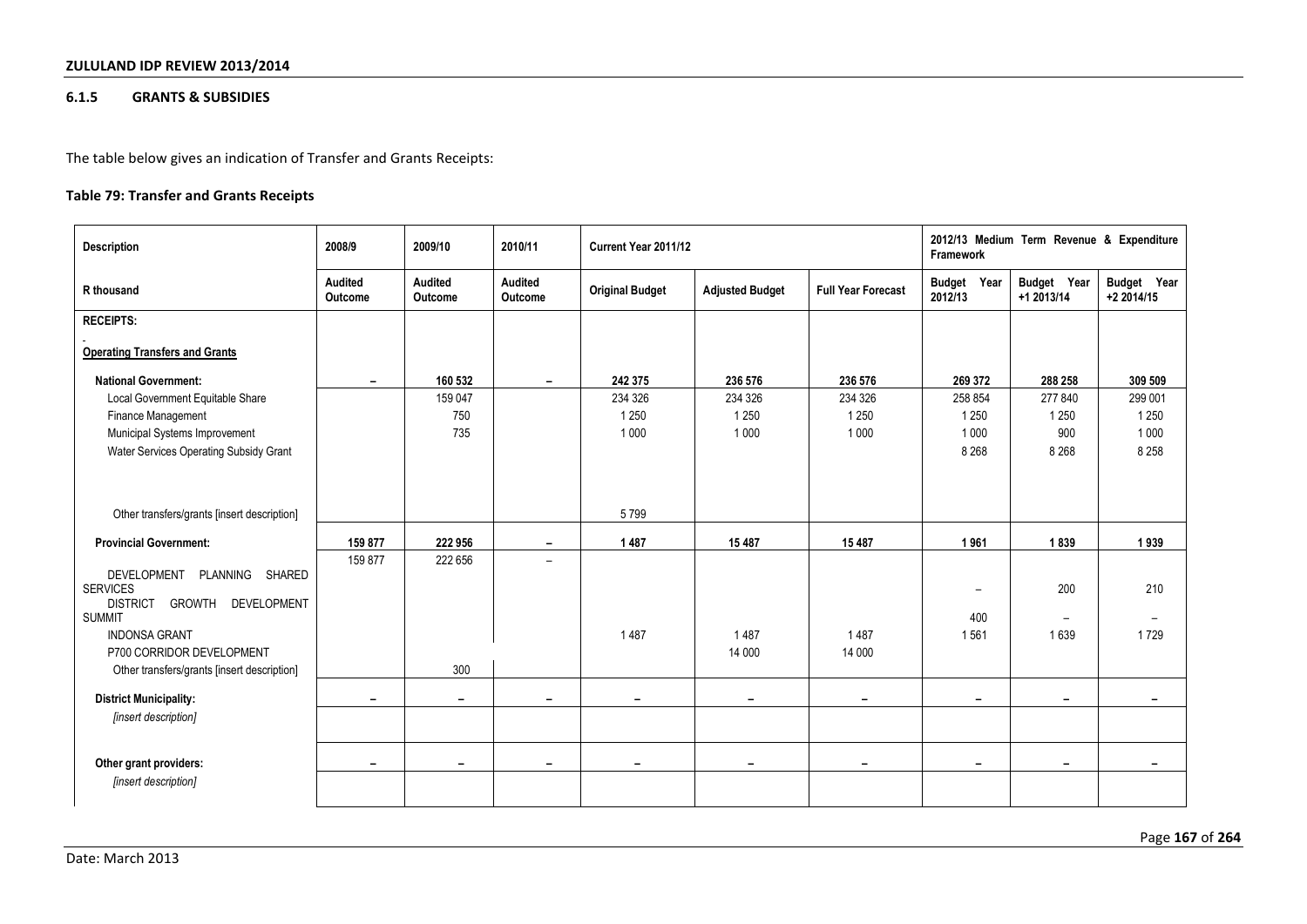| Description                                                                                                  | 2008/9                   | 2009/10                   | 2010/11                  | Current Year 2011/12   |                          |                           | 2012/13 Medium Term Revenue & Expenditure<br>Framework |                           |                           |
|--------------------------------------------------------------------------------------------------------------|--------------------------|---------------------------|--------------------------|------------------------|--------------------------|---------------------------|--------------------------------------------------------|---------------------------|---------------------------|
| R thousand                                                                                                   | Audited<br>Outcome       | <b>Audited</b><br>Outcome | Audited<br>Outcome       | <b>Original Budget</b> | <b>Adjusted Budget</b>   | <b>Full Year Forecast</b> | Year<br><b>Budget</b><br>2012/13                       | Budget Year<br>+1 2013/14 | Budget Year<br>+2 2014/15 |
| <b>Total Operating Transfers and Grants</b>                                                                  | 159 877                  | 383 488                   | $\overline{\phantom{a}}$ | 243 862                | 252 063                  | 252 063                   | 271 333                                                | 290 097                   | 311 448                   |
| <b>Capital Transfers and Grants</b><br><b>National Government:</b>                                           | $\overline{\phantom{a}}$ | Ξ.                        | $\overline{\phantom{a}}$ | -                      | 55 000                   | 55 000                    | 358 363                                                | 338 670                   | 318 575                   |
| Municipal Infrastructure Grant (MIG)<br>Regional Bulk Infrastructure<br>Rural Roads Assets Management Grants |                          |                           |                          |                        | 55 000                   | 55 000                    | 275 487<br>81 100<br>1776                              | 290 606<br>46 200<br>1864 | 316 603<br>1972           |
| Other capital transfers/grants [insert desc]                                                                 |                          |                           |                          |                        |                          |                           | $\overline{\phantom{0}}$                               | $\overline{\phantom{a}}$  | $\overline{\phantom{0}}$  |
| <b>Provincial Government:</b>                                                                                | $\overline{\phantom{0}}$ | Ξ.                        |                          |                        | 10 000                   | 10 000                    | 20 000                                                 | $\overline{\phantom{a}}$  | -                         |
| Upgrading of airport                                                                                         |                          |                           |                          |                        | 10 000                   | 10 000                    | 20 000                                                 | $\overline{\phantom{a}}$  | $\overline{\phantom{a}}$  |
| <b>District Municipality:</b><br>[insert description]                                                        | $\overline{\phantom{0}}$ | -                         |                          |                        | $\overline{\phantom{0}}$ | $\overline{\phantom{0}}$  |                                                        |                           | -                         |
|                                                                                                              |                          |                           |                          |                        |                          |                           |                                                        |                           |                           |
| Other grant providers:                                                                                       | $\overline{\phantom{0}}$ | -                         | -                        |                        |                          | $\overline{\phantom{0}}$  | -                                                      | $\overline{\phantom{a}}$  | -                         |
| [insert description]                                                                                         |                          |                           |                          |                        |                          |                           |                                                        |                           |                           |
| <b>Total Capital Transfers and Grants</b>                                                                    | $\overline{\phantom{0}}$ | Ξ.                        | $\overline{\phantom{0}}$ |                        | 65 000                   | 65 000                    | 378 363                                                | 338 670                   | 318 575                   |
| <b>TOTAL RECEIPTS OF TRANSFERS &amp; GRANTS</b>                                                              | 159 877                  | 383 488                   | $\overline{\phantom{a}}$ | 243 862                | 317 063                  | 317 063                   | 649 696                                                | 628 767                   | 630 023                   |

A total amount of R649,767,000 was budgeted for in 2012/2013 for receipts of transfers and grants.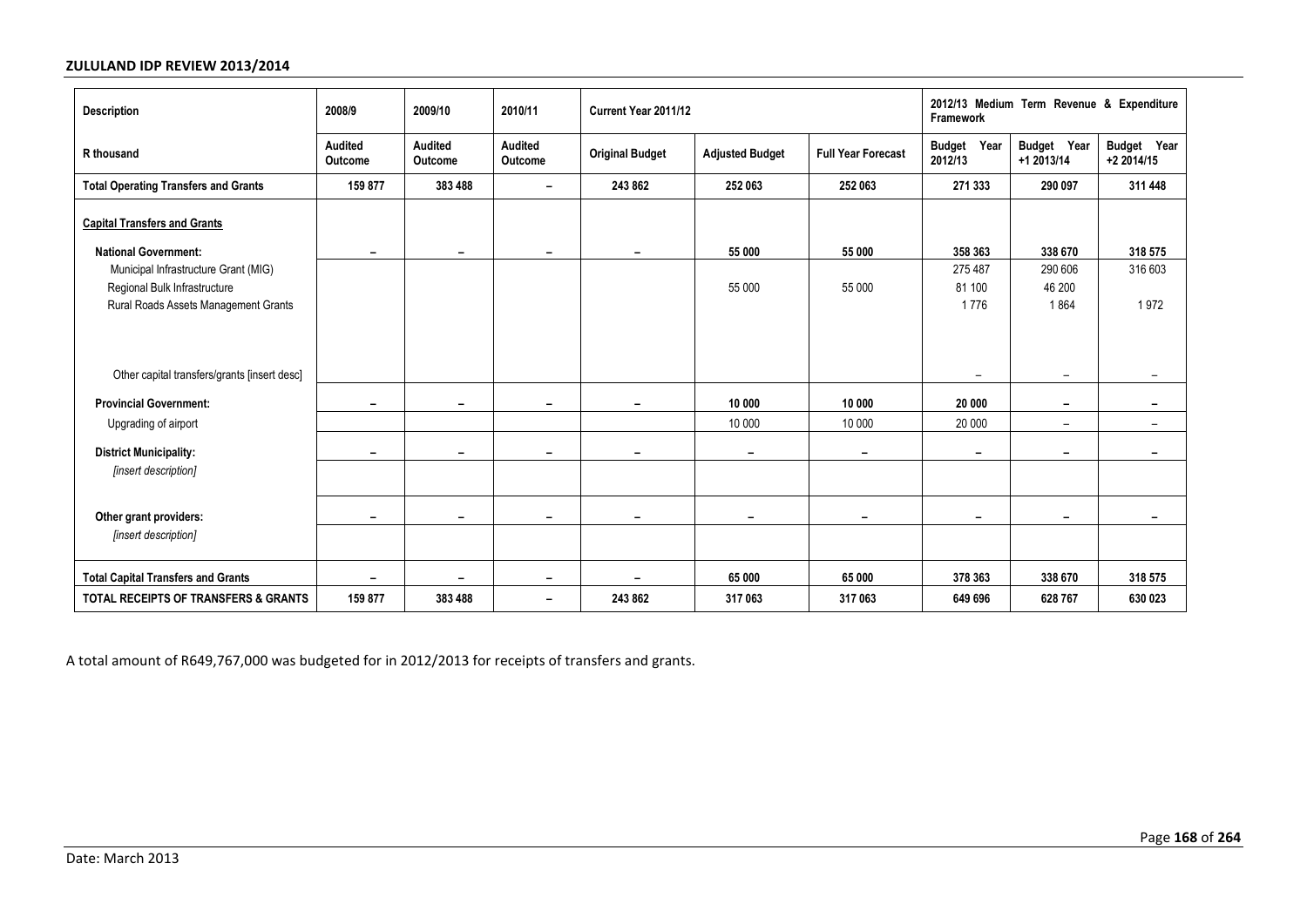# **6.1.6 MUNICIPAL INFRASTRUCTURE ASSETS & MAINTENANCE (Q&M)**

The table below gives an indication of the Expenditure on Repairs and Maintenance of Municipal Assets:

# **Table 80: Repairs and Maintenance Expenditure (2008/2009 to 2014/2015)**

| Description                                                     | 2008/9                   | 2009/10                  | 2010/11                  | Current Year 2011/12     |                          |                           | 2012/13 Medium Term Revenue & Expenditure<br>Framework |                           |                           |  |  |
|-----------------------------------------------------------------|--------------------------|--------------------------|--------------------------|--------------------------|--------------------------|---------------------------|--------------------------------------------------------|---------------------------|---------------------------|--|--|
| R thousand                                                      | Audited<br>Outcome       | Audited<br>Outcome       | Audited<br>Outcome       | <b>Original Budget</b>   | <b>Adjusted Budget</b>   | <b>Full Year Forecast</b> | Budget Year<br>2012/13                                 | Budget Year<br>+1 2013/14 | Budget Year<br>+2 2014/15 |  |  |
| Repairs and maintenance expenditure by Asset<br>Class/Sub-class |                          |                          |                          |                          |                          |                           |                                                        |                           |                           |  |  |
| Infrastructure                                                  | 17496                    | 23 240                   | 23 280                   | 32 080                   | 32 080                   | 32 080                    | 35 436                                                 | 37 350                    | 39 367                    |  |  |
| Infrastructure - Road transport                                 | $\overline{\phantom{0}}$ | $\overline{\phantom{0}}$ | $\overline{\phantom{0}}$ | $\overline{\phantom{a}}$ | $\overline{\phantom{0}}$ | $\overline{\phantom{0}}$  |                                                        | $\overline{\phantom{0}}$  | $\qquad \qquad -$         |  |  |
| Roads, Pavements & Bridges                                      |                          |                          |                          |                          |                          |                           |                                                        |                           |                           |  |  |
| Storm water                                                     |                          |                          |                          |                          |                          |                           |                                                        |                           |                           |  |  |
| Infrastructure - Electricity                                    | $\overline{\phantom{0}}$ | $\overline{\phantom{a}}$ | $\overline{\phantom{0}}$ |                          |                          |                           | $\overline{\phantom{0}}$                               | $\overline{\phantom{0}}$  | $\overline{\phantom{0}}$  |  |  |
| Generation                                                      |                          |                          |                          |                          |                          |                           |                                                        |                           |                           |  |  |
| Transmission & Reticulation                                     |                          |                          |                          |                          |                          |                           |                                                        |                           |                           |  |  |
| <b>Street Lighting</b>                                          |                          |                          |                          |                          |                          |                           |                                                        |                           |                           |  |  |
| Infrastructure - Water                                          | 17496                    | 23 240                   | 23 280                   | 32 080                   | 32 080                   | 32 080                    | 35 4 36                                                | 37 350                    | 39 367                    |  |  |
| Dams & Reservoirs                                               |                          |                          |                          |                          |                          |                           |                                                        |                           |                           |  |  |
| Water purification                                              |                          |                          |                          |                          |                          |                           |                                                        |                           |                           |  |  |
| Reticulation                                                    | 17496                    | 23 240                   | 23 280                   | 32 080                   | 32 080                   | 32 080                    | 35 4 36                                                | 37 350                    | 39 367                    |  |  |
| Infrastructure - Sanitation                                     |                          |                          |                          |                          |                          |                           |                                                        |                           | $\overline{\phantom{0}}$  |  |  |
| Reticulation                                                    |                          |                          |                          |                          |                          |                           |                                                        |                           |                           |  |  |
| Sewerage purification                                           |                          |                          |                          |                          |                          |                           |                                                        |                           |                           |  |  |
| Infrastructure - Other                                          | $\overline{\phantom{0}}$ | $\overline{\phantom{0}}$ | $\overline{\phantom{0}}$ |                          |                          | $\overline{\phantom{0}}$  |                                                        | $\qquad \qquad -$         | $\qquad \qquad -$         |  |  |
| Waste Management                                                |                          |                          |                          |                          |                          |                           |                                                        |                           |                           |  |  |
| Transportation                                                  |                          |                          |                          |                          |                          |                           |                                                        |                           |                           |  |  |
| Gas                                                             |                          |                          |                          |                          |                          |                           |                                                        |                           |                           |  |  |
| Other                                                           |                          |                          |                          |                          |                          |                           |                                                        |                           |                           |  |  |
| Community                                                       | $\overline{\phantom{a}}$ | 587                      | 1715                     | $\overline{\phantom{a}}$ | $\overline{\phantom{a}}$ | $\overline{\phantom{0}}$  | $\overline{\phantom{a}}$                               | $\overline{\phantom{0}}$  | $\overline{\phantom{a}}$  |  |  |
| Parks & gardens                                                 |                          |                          |                          |                          |                          |                           |                                                        |                           | Page 169 of 264           |  |  |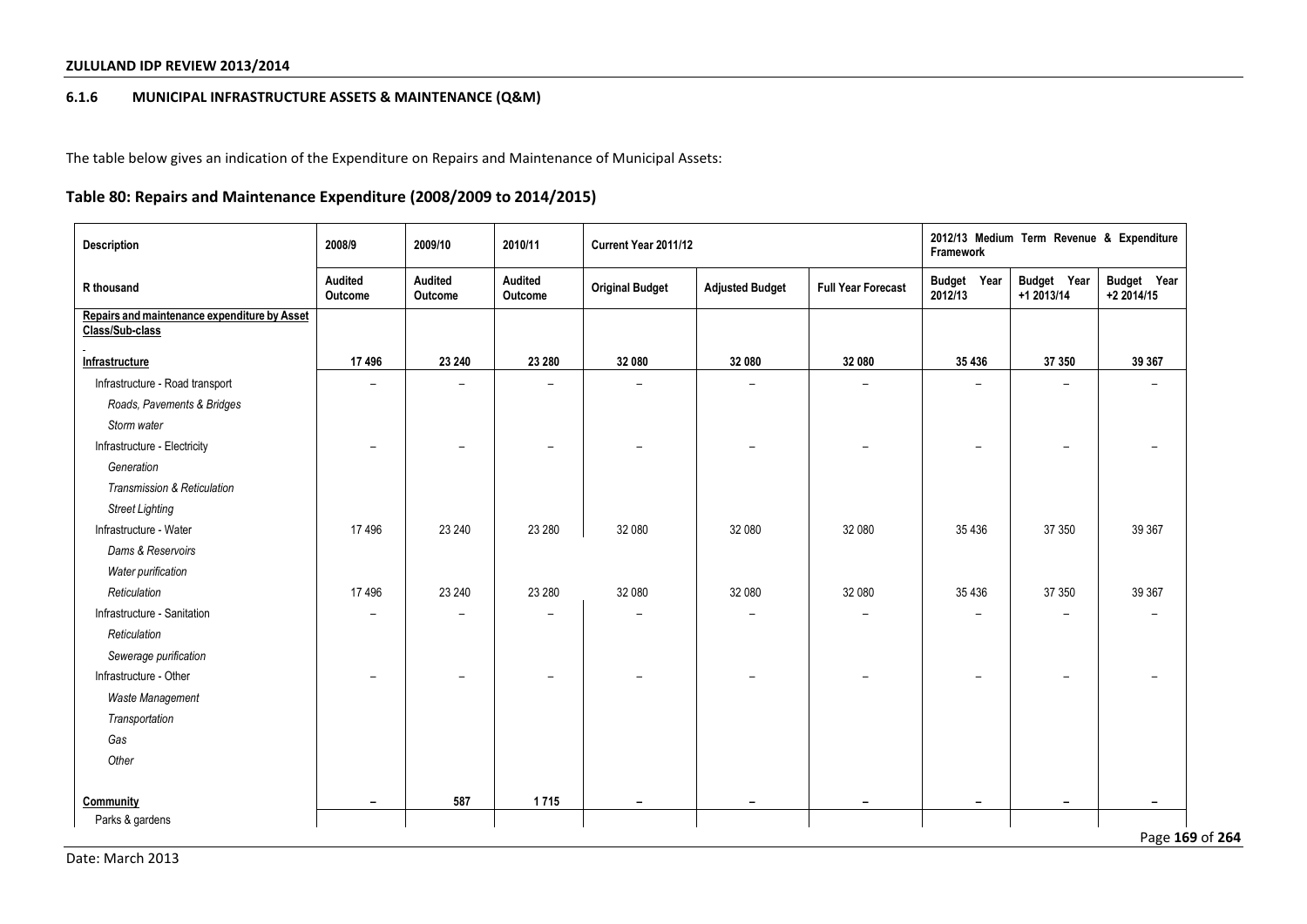| <b>Description</b>                                                                                                                                                                                                                                                         | 2008/9                   | 2009/10                                                  | 2010/11                                                 | Current Year 2011/12     |                          |                           | 2012/13 Medium Term Revenue & Expenditure<br>Framework |                           |                           |
|----------------------------------------------------------------------------------------------------------------------------------------------------------------------------------------------------------------------------------------------------------------------------|--------------------------|----------------------------------------------------------|---------------------------------------------------------|--------------------------|--------------------------|---------------------------|--------------------------------------------------------|---------------------------|---------------------------|
| R thousand                                                                                                                                                                                                                                                                 | Audited<br>Outcome       | Audited<br>Outcome                                       | Audited<br>Outcome                                      | <b>Original Budget</b>   | <b>Adjusted Budget</b>   | <b>Full Year Forecast</b> | Budget Year<br>2012/13                                 | Budget Year<br>+1 2013/14 | Budget Year<br>+2 2014/15 |
| Sportsfields & stadia<br>Swimming pools<br>Community halls<br>Libraries<br>Recreational facilities<br>Fire, safety & emergency<br>Security and policing<br><b>Buses</b><br>Clinics<br>Museums & Art Galleries<br>Cemeteries<br>Social rental housing<br>Other              |                          | 587                                                      | 1715                                                    |                          |                          |                           |                                                        |                           |                           |
| <b>Heritage assets</b>                                                                                                                                                                                                                                                     | $\overline{\phantom{a}}$ | $\overline{\phantom{a}}$                                 | $\overline{\phantom{a}}$                                | $\overline{\phantom{m}}$ | $\overline{\phantom{m}}$ | $\overline{\phantom{0}}$  | $\overline{\phantom{0}}$                               | $\overline{\phantom{a}}$  | $\overline{\phantom{0}}$  |
| <b>Buildings</b><br>Other                                                                                                                                                                                                                                                  |                          |                                                          |                                                         |                          |                          |                           |                                                        |                           |                           |
| <b>Investment properties</b>                                                                                                                                                                                                                                               | $\overline{\phantom{a}}$ | $\overline{\phantom{a}}$                                 | $\overline{\phantom{a}}$                                | -                        | $\overline{\phantom{a}}$ | $\overline{\phantom{a}}$  | $\overline{\phantom{a}}$                               | $\overline{\phantom{a}}$  | $\overline{\phantom{a}}$  |
| Housing development<br>Other                                                                                                                                                                                                                                               |                          |                                                          |                                                         |                          |                          |                           |                                                        |                           |                           |
| Other assets                                                                                                                                                                                                                                                               | 1781                     | 2 3 0 1                                                  | 2842                                                    | 8 1 5 2                  | 8 1 5 2                  | 8 1 5 2                   | 5 2 1 0                                                | 5491                      | 5788                      |
| General vehicles<br>Specialised vehicles<br>Plant & equipment<br>Computers - hardware/equipment<br>Furniture and other office equipment<br>Abattoirs<br>Markets<br>Civic Land and Buildings<br>Other Buildings<br>Other Land<br>Surplus Assets - (Investment or Inventory) | $\overline{\phantom{0}}$ | 1832<br>$\overline{\phantom{0}}$<br>66<br>$\bf 8$<br>395 | 2087<br>$\overline{\phantom{0}}$<br>$50\,$<br>13<br>693 | $\overline{\phantom{0}}$ | $\overline{\phantom{0}}$ | $\overline{\phantom{0}}$  | -                                                      | $\overline{\phantom{0}}$  | $\overline{\phantom{0}}$  |
| Other                                                                                                                                                                                                                                                                      | 1781                     |                                                          |                                                         | 8 1 5 2                  | 8 1 5 2                  | 8 1 5 2                   | 5 2 1 0                                                | 5491                      | 5788                      |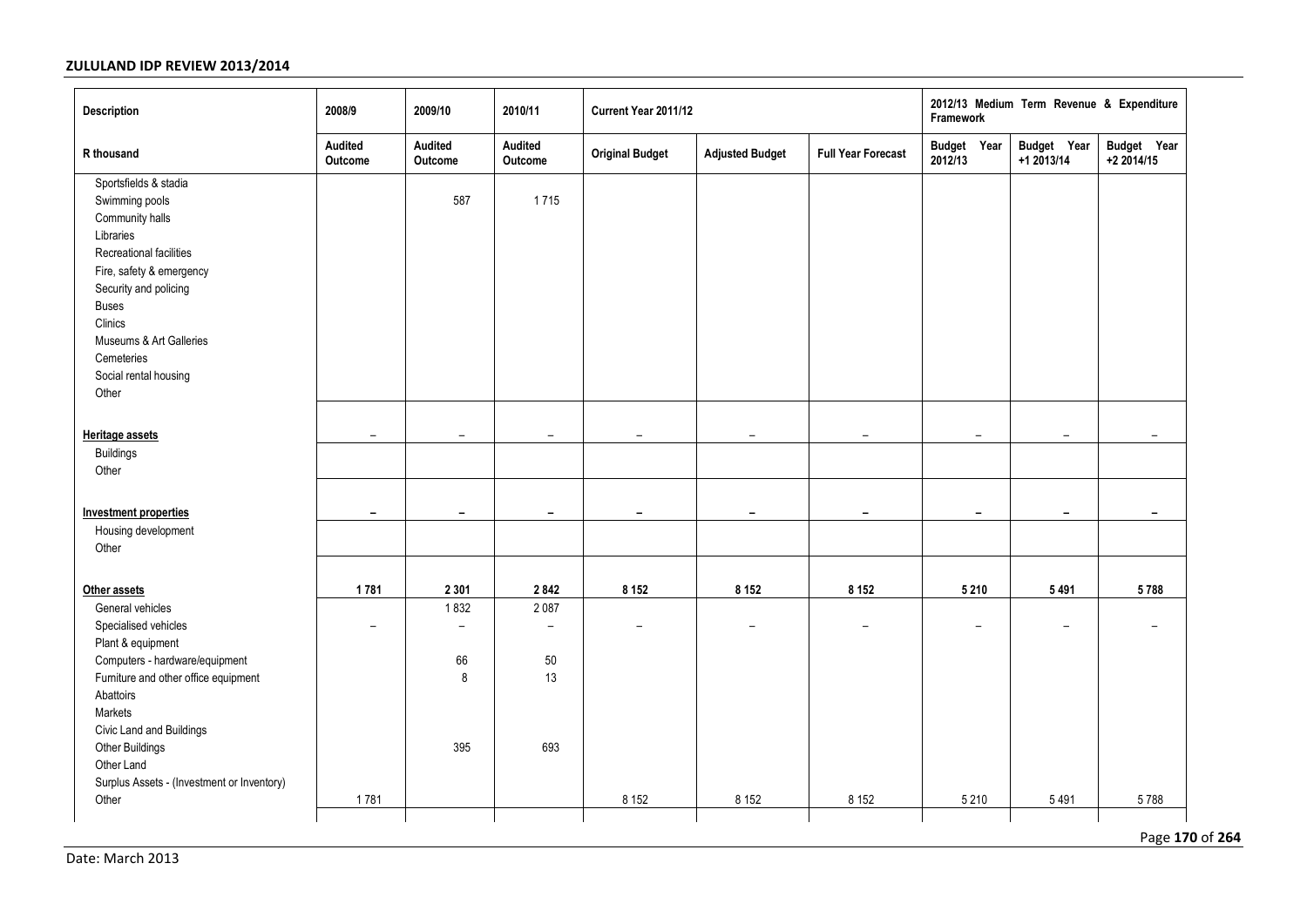| <b>Description</b>                                           | 2008/9                    | 2009/10                   | 2010/11                  | Current Year 2011/12     |                          |                           | 2012/13 Medium Term Revenue & Expenditure<br><b>Framework</b> |                              |                           |  |
|--------------------------------------------------------------|---------------------------|---------------------------|--------------------------|--------------------------|--------------------------|---------------------------|---------------------------------------------------------------|------------------------------|---------------------------|--|
| R thousand                                                   | Audited<br><b>Outcome</b> | <b>Audited</b><br>Outcome | Audited<br>Outcome       | <b>Original Budget</b>   | <b>Adjusted Budget</b>   | <b>Full Year Forecast</b> | Year<br><b>Budget</b><br>2012/13                              | Budget Year<br>+1 2013/14    | Budget Year<br>+2 2014/15 |  |
| <b>Agricultural assets</b>                                   | $\overline{\phantom{m}}$  | $\overline{\phantom{m}}$  | -                        | $\overline{\phantom{0}}$ | $\overline{\phantom{0}}$ | $\overline{\phantom{m}}$  | $\overline{\phantom{m}}$                                      | $\qquad \qquad \blacksquare$ | $\qquad \qquad$           |  |
| List sub-class                                               |                           |                           |                          |                          |                          |                           |                                                               |                              |                           |  |
| <b>Biological assets</b>                                     | $\overline{\phantom{0}}$  | $\qquad \qquad$           | -                        | -                        | $\overline{\phantom{0}}$ | $\overline{\phantom{0}}$  | $\overline{\phantom{m}}$                                      | $\overline{\phantom{0}}$     |                           |  |
| List sub-class                                               |                           |                           |                          |                          |                          |                           |                                                               |                              |                           |  |
| Intangibles                                                  | $\overline{\phantom{0}}$  | $\overline{\phantom{0}}$  | $\overline{\phantom{0}}$ | $\overline{\phantom{0}}$ | $\overline{\phantom{0}}$ | $\overline{\phantom{0}}$  |                                                               | $\overline{\phantom{a}}$     | $\overline{\phantom{0}}$  |  |
| Computers - software & programming<br>Other (list sub-class) |                           |                           |                          |                          |                          |                           |                                                               |                              |                           |  |
| <b>Total Repairs and Maintenance Expenditure</b>             | 19 277                    | 26 128                    | 27 837                   | 40 232                   | 40 232                   | 40 232                    | 40 646                                                        | 42 841                       | 45 154                    |  |

The ZDM budgeted in 2012/2013 an amount of R40,646,000 for repairs and maintenance of municipal assets.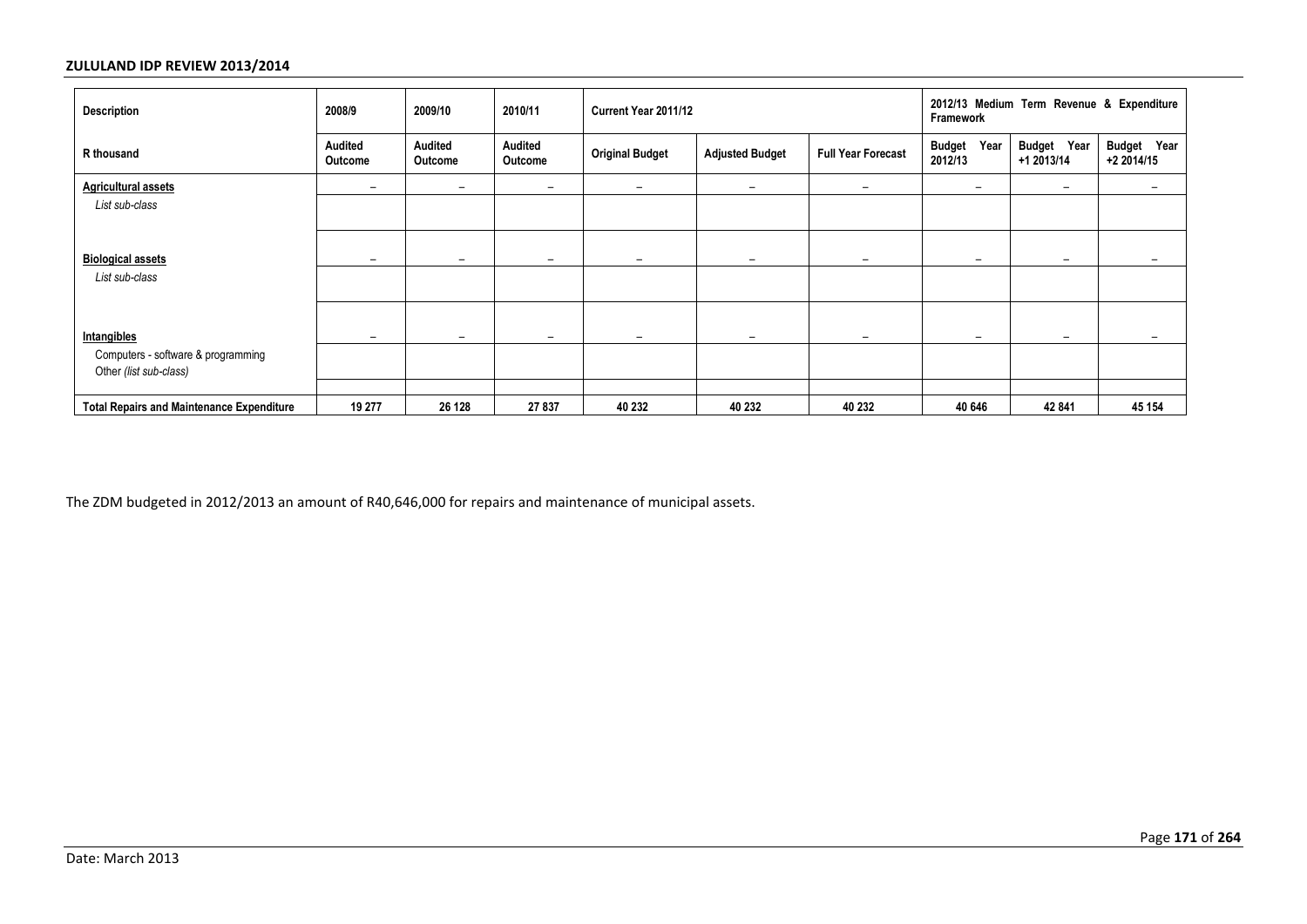# **6.1.7 CURRENT & PLANNED BORROWINGS**

The Municipality has no current or planned Borrowings.

## **6.1.8 RISK ASSESSMENT**

The risk assessment has been conducted in conjunction with Provincial Treasury. A risk register has been developed and presented to the Audit Committee for approval. Internal Audit used the risk register to prioritize the areas of attention in the 2010/2011 financial year. The municipality is exposed to various risks of loss including theft of, damage to, and destruction of assets, errors and omissions, injuries to employees, employee health and natural disasters. The municipality generally obtains insurance to mitigate the risks associated with possible losses but has chosen to retain the risks associated with underground infrastructure i.e. water and sewer pipes networks.

The Audit and Risk Management Committee will, in terms of its authority delegated by Council, facilitate the development of a formal Risk Management Framework and Strategy. The results of the risk assessments should be used to direct internal audit efforts and priorities, and to determine the skills required of managers and staff to improve controls and to manage these risks.

Management has formed an Operational Risk Management Committee (Risk Sub Committee) chaired by the Chief Financial Officer. The aim of the Risk Sub Committee is to implement the risk management strategies and give feedback to the Audit and Risk Management committee on a regular basis .The risk register will be updated regularly with identified and new emerging risks including mitigating responses and action plans.

## **6.1.9 MUNICIPALITY'S CREDIT RATING**

The Zululand District Municipality currently does not have a Credit Rating. (*To be checked and confirmed in the Final IDP Review*)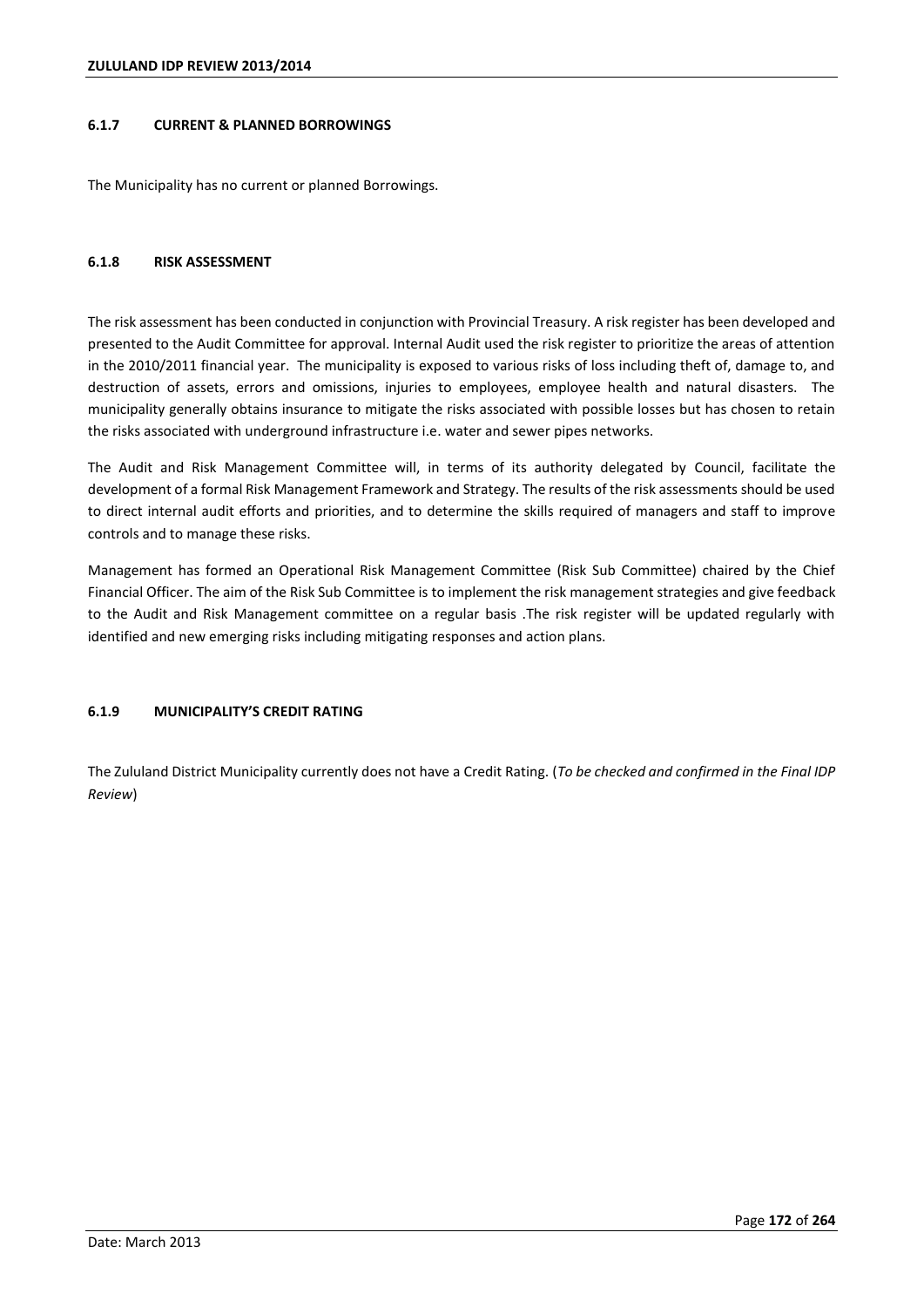# **6.1.10 EMPLOYEE RELATED COSTS (INCLUDING COUNCILOR ALLOWANCES)**

| <b>Description</b>          | 2008/9                    | 2009/10                   | 2010/11                   | Current Year 2011/12      |                           |                          |                      | 2012/13 Medium Term Revenue & Expenditure<br>Framework |                                  |                                   |
|-----------------------------|---------------------------|---------------------------|---------------------------|---------------------------|---------------------------|--------------------------|----------------------|--------------------------------------------------------|----------------------------------|-----------------------------------|
| R thousand                  | <b>Audited</b><br>Outcome | <b>Audited</b><br>Outcome | <b>Audited</b><br>Outcome | Original<br><b>Budget</b> | Adjusted<br><b>Budget</b> | Full<br>Year<br>Forecast | Pre-audit<br>outcome | <b>Budget</b><br>Year<br>2012/13                       | <b>Budget Year</b><br>+1 2013/14 | <b>Budget Year</b><br>$+22014/15$ |
| <b>Expenditure By Type</b>  |                           |                           |                           |                           |                           |                          |                      |                                                        |                                  |                                   |
| Employee related costs      | 59 638                    | 74 960                    | 84 261                    | 85 304                    | 85 304                    | 85 304                   | 85 304               | 98 499                                                 | 105 432                          | 115 027                           |
| Remuneration of councillors | 4934                      | 5 0 3 9                   | 4 7 9 2                   | 5467                      | 5 7 1 7                   | 5717                     | 5717                 | 5939                                                   | 6479                             | 7069                              |
| Debt impairment             |                           |                           | 14 996                    | 3 0 5 5                   | 3 0 5 5                   | 3055                     | 3055                 | 3 2 2 6                                                | 4 0 7 1                          | 4 4 4 1                           |
| &<br>Depreciation<br>asset  |                           |                           |                           |                           |                           |                          |                      |                                                        |                                  |                                   |
| impairment                  | 30 0 29                   | 31979                     | 31574                     | 33 108                    | 33 108                    | 33 108                   | 33 108               | 31 574                                                 | -                                | $\overline{\phantom{0}}$          |
| Finance charges             | 833                       | 697                       | 618                       | 310                       | 310                       | 310                      | 310                  | 50                                                     | 53                               | 56                                |
| <b>Bulk purchases</b>       | 25 188                    | 35 064                    | 39 166                    | 49 9 29                   | 52 4 29                   | 52 4 29                  | 52 4 29              | 71 789                                                 | 75 665                           | 79 751                            |
| Other materials             |                           |                           |                           |                           |                           |                          |                      |                                                        |                                  |                                   |
| Contracted services         | 3 0 0 8                   | 3707                      | 4 3 4 4                   | 10 759                    | 10759                     | 10759                    | 10759                | 13757                                                  | 14 500                           | 15 2 8 3                          |
| Transfers and grants        | 813                       | 845                       | 900                       | 1081                      | 1081                      | 1081                     | 1081                 | 1 1 5 2                                                | 490                              | 490                               |
| Other expenditure           | 142 921                   | 157056                    | 145 883                   | 89 5 88                   | 112 088                   | 112 088                  | 112 088              | 112 317                                                | 104 451                          | 108 060                           |
| Loss on disposal of PPE     |                           |                           |                           |                           |                           |                          |                      |                                                        |                                  |                                   |
| Total Expenditure           | 267 365                   | 309 346                   | 326 534                   | 278 602                   | 303 852                   | 303 852                  | 303 852              | 338 301                                                | 311 141                          | 330 176                           |